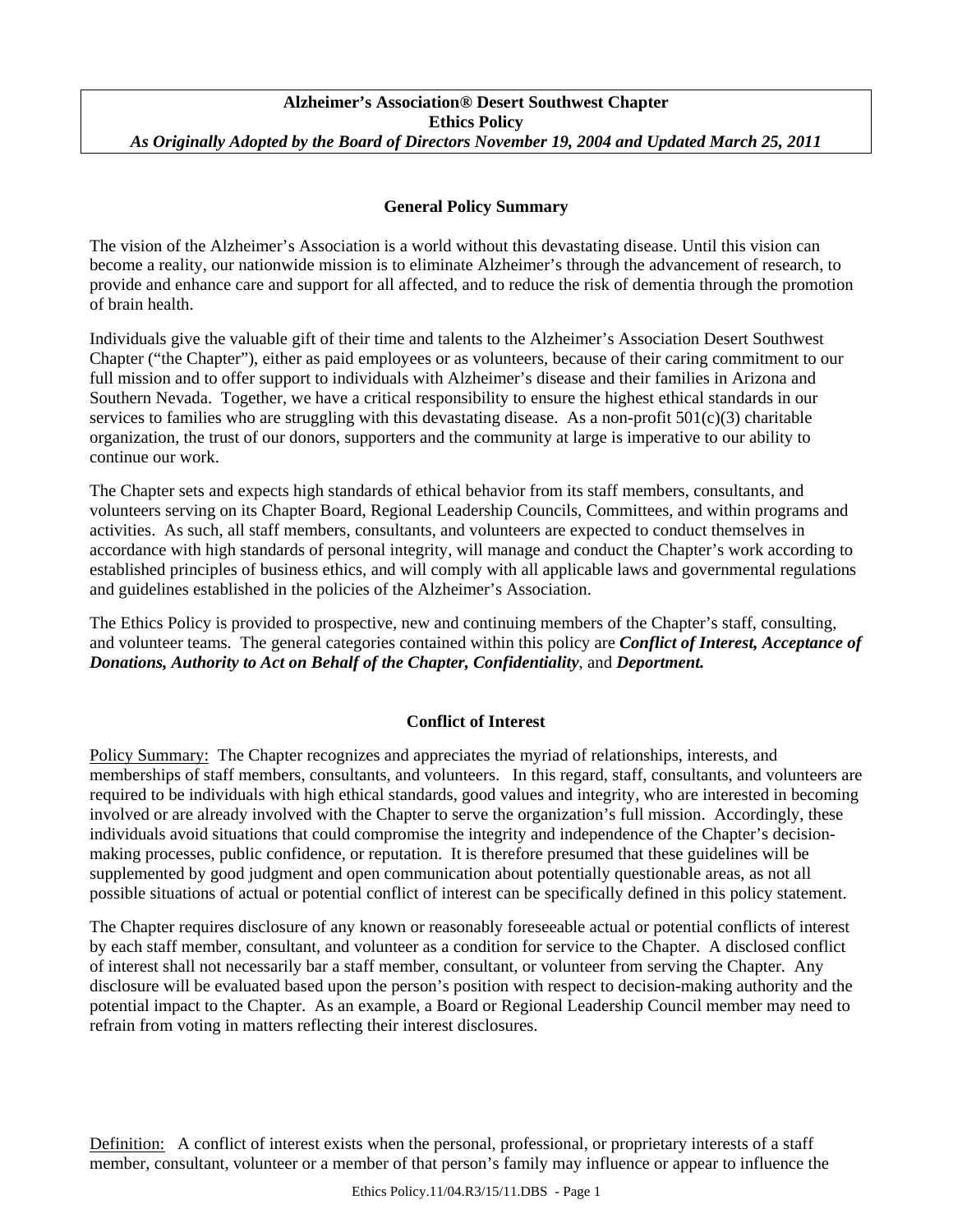actions or decisions of that person in a manner contrary to the best interest of the Chapter. A "potential" conflict of interest is one that has a foreseeable likelihood while an "actual" conflict has a foreseeable certainty.

Staff members, consultants and volunteers are expected to exercise the powers invested for the good of the Chapter rather than for personal benefit or the benefit of another business or organization they represent. Situations involving actual or potential conflicts of interest include, but are not limited to:

- Conducting business with the Chapter. An employee, consultant, volunteer, or a member of that person's family contracts with the Chapter to buy or sell goods or services, or otherwise derive some personal, professional, or proprietary gain.
- Usurping a Chapter opportunity. Usurping refers to taking unfair personal advantage of an opportunity presented to or arranged by the Chapter. This may occur if an employee, consultant, volunteer, or a member of that person's family acquires for his/her own personal, professional or proprietary benefit a business or other positional opportunity that would have been beneficial and appropriate for the Chapter.
- Competing with the Chapter. An employee, consultant, volunteer, or a member of that person's family competes (directly or indirectly) with the Chapter for a business or other opportunity from which he/she may derive some personal, professional, or proprietary gain.
- Misusing Chapter information or relationships. An employee, consultant, volunteer, or a member of that person's family uses information concerning the Chapter's affairs or relationships for a business or other opportunity from which he/she derives personal, professional, or proprietary gain to the detriment of the Chapter.

Specific examples of conflict of interest may include, but are not limited to:

- Personally accepting a fee, donation, or gift of monetary value from a client, business or organization for services rendered by the Chapter.
- Personally accepting gifts, favors or services from any person, organization, vendor, or supplier with the intention of seeking or maintaining a business relationship with the Chapter.
- Soliciting Chapter clients, donors, staff, and volunteers to sell items or services for personal gain.
- Benefiting financially as a result of involvement with the Chapter, with the exception of salaries/wages for employees and contracted payments to consultants.
- As an employee, holding a second job or consulting contract that creates a perceived conflict of interest.
- As a Board or Regional Leadership Council volunteer who is employed by a company that may potentially conduct business with the Chapter, a disclosure statement is needed. Depending upon the nature of the potential interest and position of the volunteer, the disclosure may be resolved by prohibiting the volunteer from voting on or in any way influencing related Chapter business.
- Ownership, employment, or interest in an organization, practice or business that serves people impacted by dementia does not normally constitute a conflict of interest, but is to be included in the attached Disclosure Form to avoid a potential perception of conflict.

Procedure: It is the responsibility of staff, consultants, and volunteers to disclose to the best of their ability, any interest, potential conflicts of interest or situations, which may appear to be conflicts of interest from past, current, and future dealings. Disclosures are to be made prior to beginning service, on a regular basis depending upon position as determined by policy, and from time to time as needed when personal situations may change.

Disclosures are to be made in writing (see Acknowledgment and Disclosure Form, page 4) to the supervisor or volunteer leader, who, in turn, will bring such disclosures to the attention of the Chapter Board's Executive Committee for review and resolution. The Executive Committee will determine if the disclosed interests constitute a potential or actual conflict and if so shall determine any required actions.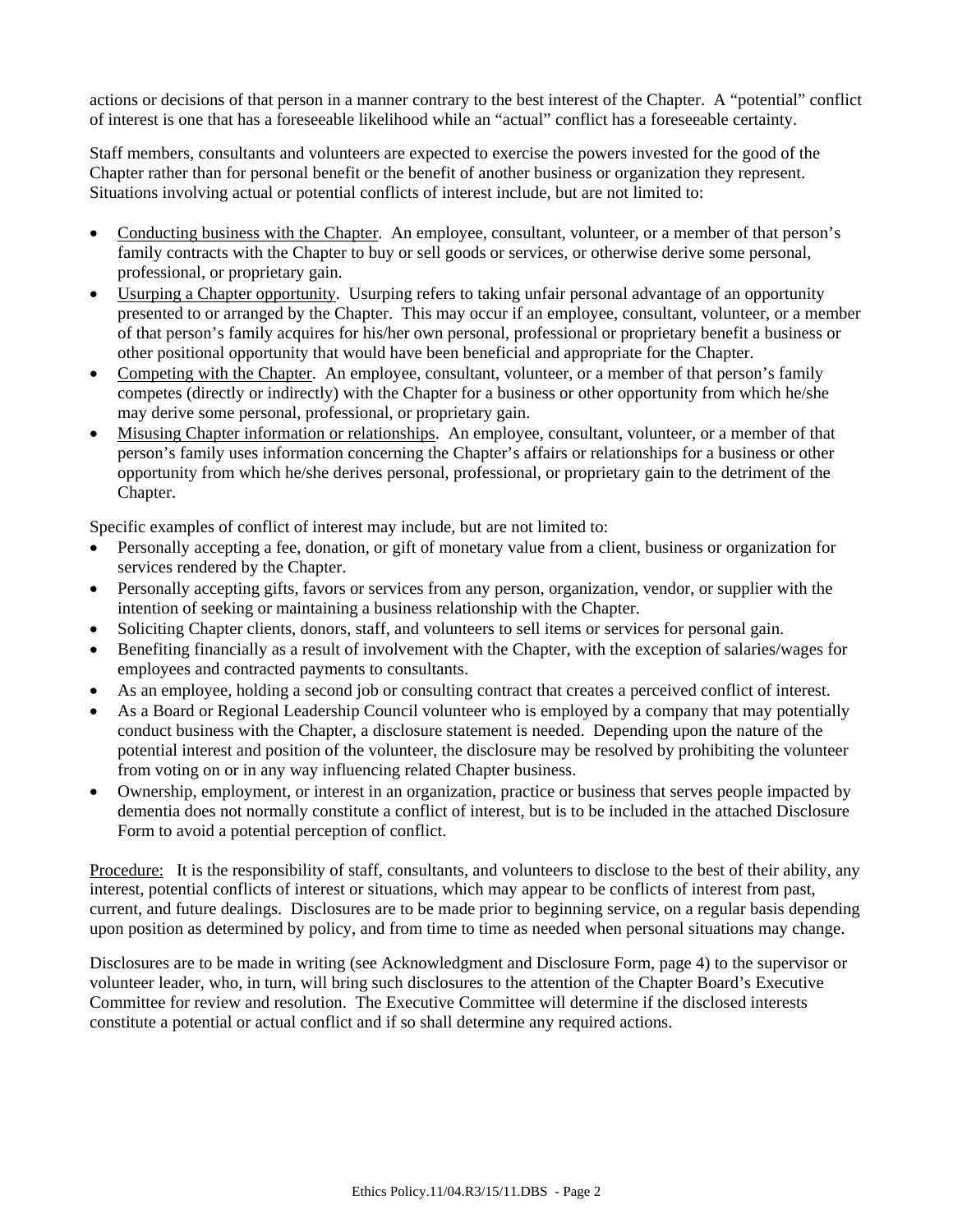### **Acceptance of Donations on Behalf of the Chapter**

Policy Summary: It is the policy of the Alzheimer's Association Desert Southwest Chapter that donations received by staff, consultants, and volunteers shall be consistently managed at all times for the benefit of the Chapter and within guidelines*, policies* and procedures established by the Chapter and the National Alzheimer's Association.

Procedure: Any donations made by check to the Alzheimer's Association Desert Southwest Chapter should be made out to: *Alzheimer's Association, or Alzheimer's Association Desert Southwest Chapter.* If a check is inadvertently made out to a staff or volunteer, the individual is to endorse the check and indicate "*Pay to the Order of the Alzheimer's Association*," rather than cash the check and turn in cash to the Association.

Donations given directly to staff or volunteers should not be unduly delayed in being turned in to or mailed to the Chapter or Regional Office. Donations coming in for Walk to End Alzheimer's™ may be held to turn in with team receipts. All large checks and cash donations (\$100 or more) are to be turned in within three days of receipt for safekeeping and processing.

#### **Authority to Act on Behalf of the Chapter**

Policy Summary: The Chapter values the high level of involvement and efforts by its staff, consultants, and hundreds of volunteers. However, the encouragement of and authority to act on behalf of the Chapter does not extend to matters concerning contractual or financial obligations. The Chapter Board, as a whole, is responsible for the annual approval of the budget and ongoing monitoring of financial and fiduciary status. The Chapter Board authorizes the Executive Director to act on its behalf, within the guidelines established by budget and internal controls, to enter into agreements for the Chapter. The Executive Director may delegate this authority, on specific occasion, to other employees of the Chapter. Volunteers are not authorized to act in a manner that financially or contractually obligates the Chapter.

## **Confidentiality**

Policy Summary: The Chapter receives highly sensitive information given to us in trust by the people we serve and the people who support our organization. It is the policy of the Chapter that staff, consultants, and volunteers may not disclose, divulge or make accessible confidential information belonging to or obtained through their affiliation with the Chapter. This policy is not intended to prevent disclosure where required by law or when specific written authorization has been provided by the affected party.

Confidential information is defined as, but not limited to, personal information about an individual who is seeking or receiving services or donating to the organization, which has been communicated to the Chapter's staff and volunteers. It is the individual's right and expectation that such information be respected and safeguarded by the Chapter. Confidentiality may also apply to human resources, development, research, programs, financial, and other sensitive information relating to the affairs of the Chapter.

Staff, consultants, and volunteers are expected to exercise good judgment and care at all time to avoid unauthorized or improper disclosures of confidential information. Conversations in public places should be limited to matters that do not pertain to information of a sensitive or confidential matter. Staff and volunteers are expected to safeguard client and donor information on their desks or otherwise in plain view, and refrain from using speaker phones if the conversation could be heard by an unauthorized persons. Client and donor lists are not shared with other organizations, businesses or individuals outside of the Alzheimer's Association, in keeping with the Chapter's "*Pledge for Excellence in Ethical Fundraising*".

#### **Deportment**

Policy Summary: Staff, consultants, and volunteers are expected to represent the Chapter in a positive and professional manner. As such, they are not to engage, directly or indirectly, either at or away from Chapter activities, in any manner that can be considered disloyal, disruptive, or damaging to the Chapter.